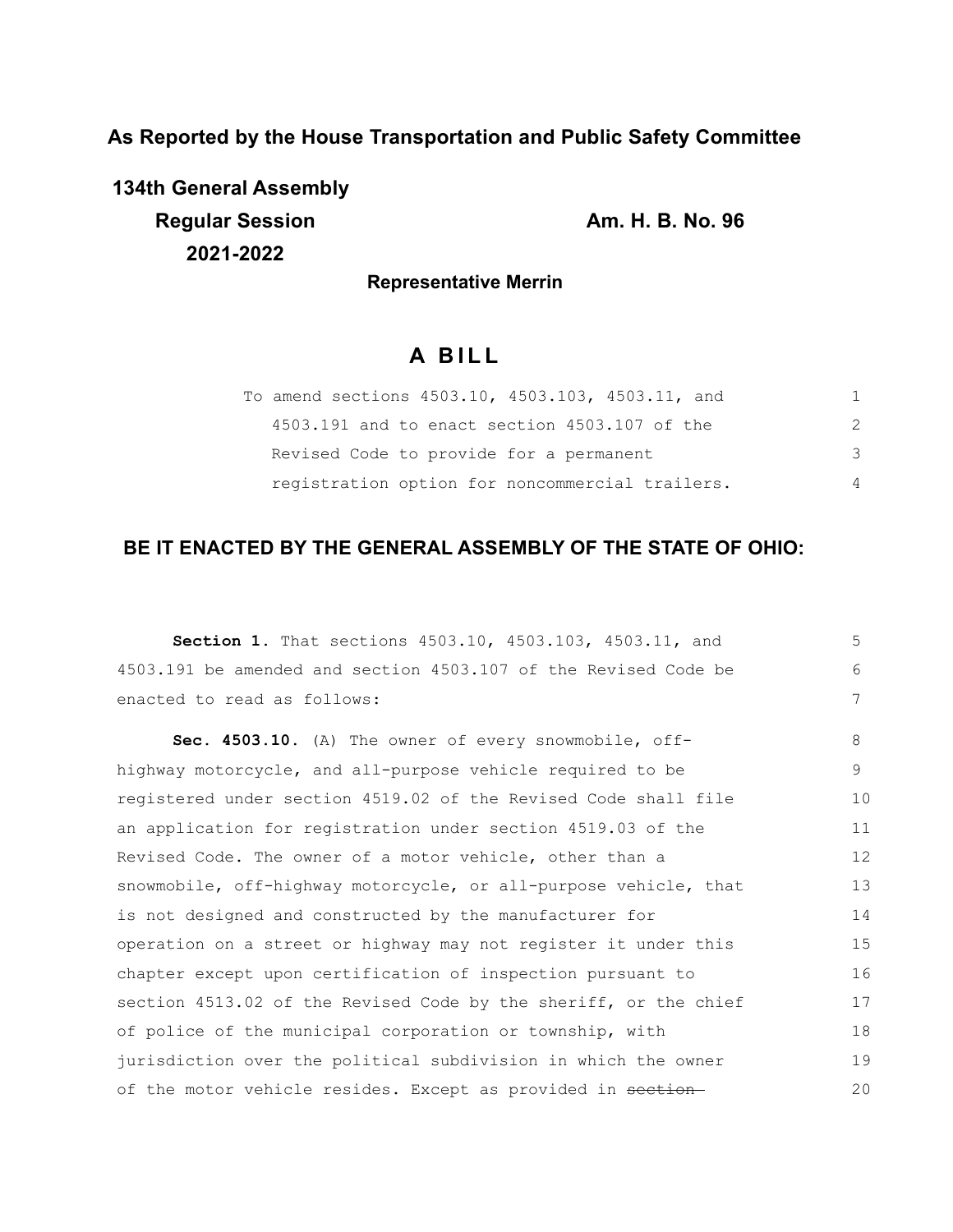#### **Am. H. B. No. 96 Page 2** Page 2 Page 2 Page 2 Page 2 Page 2 Page 2 Page 2 Page 2 Page 2 Page 2 Page 2 Page 2 Page 2 **As Reported by the House Transportation and Public Safety Committee**

sections 4503.103 and 4503.107 of the Revised Code, every owner of every other motor vehicle not previously described in this section and every person mentioned as owner in the last certificate of title of a motor vehicle that is operated or driven upon the public roads or highways shall cause to be filed each year, by mail or otherwise, in the office of the registrar of motor vehicles or a deputy registrar, a written or electronic application or a preprinted registration renewal notice issued under section 4503.102 of the Revised Code, the form of which shall be prescribed by the registrar, for registration for the following registration year, which shall begin on the first day of January of every calendar year and end on the thirty-first day of December in the same year. Applications for registration and registration renewal notices shall be filed at the times established by the registrar pursuant to section 4503.101 of the Revised Code. A motor vehicle owner also may elect to apply for or renew a motor vehicle registration by electronic means using electronic signature in accordance with rules adopted by the registrar. Except as provided in division (J) of this section, applications for registration shall be made on blanks furnished by the registrar for that purpose, containing the following information: 21 22 23 24 25 26 27 28 29 30 31 32 33 34 35 36 37 38 39 40 41 42

(1) A brief description of the motor vehicle to be registered, including the year, make, model, and vehicle identification number, and, in the case of commercial cars, the gross weight of the vehicle fully equipped computed in the manner prescribed in section 4503.08 of the Revised Code;

(2) The name and residence address of the owner, and the township and municipal corporation in which the owner resides; 48 49

(3) The district of registration, which shall be

50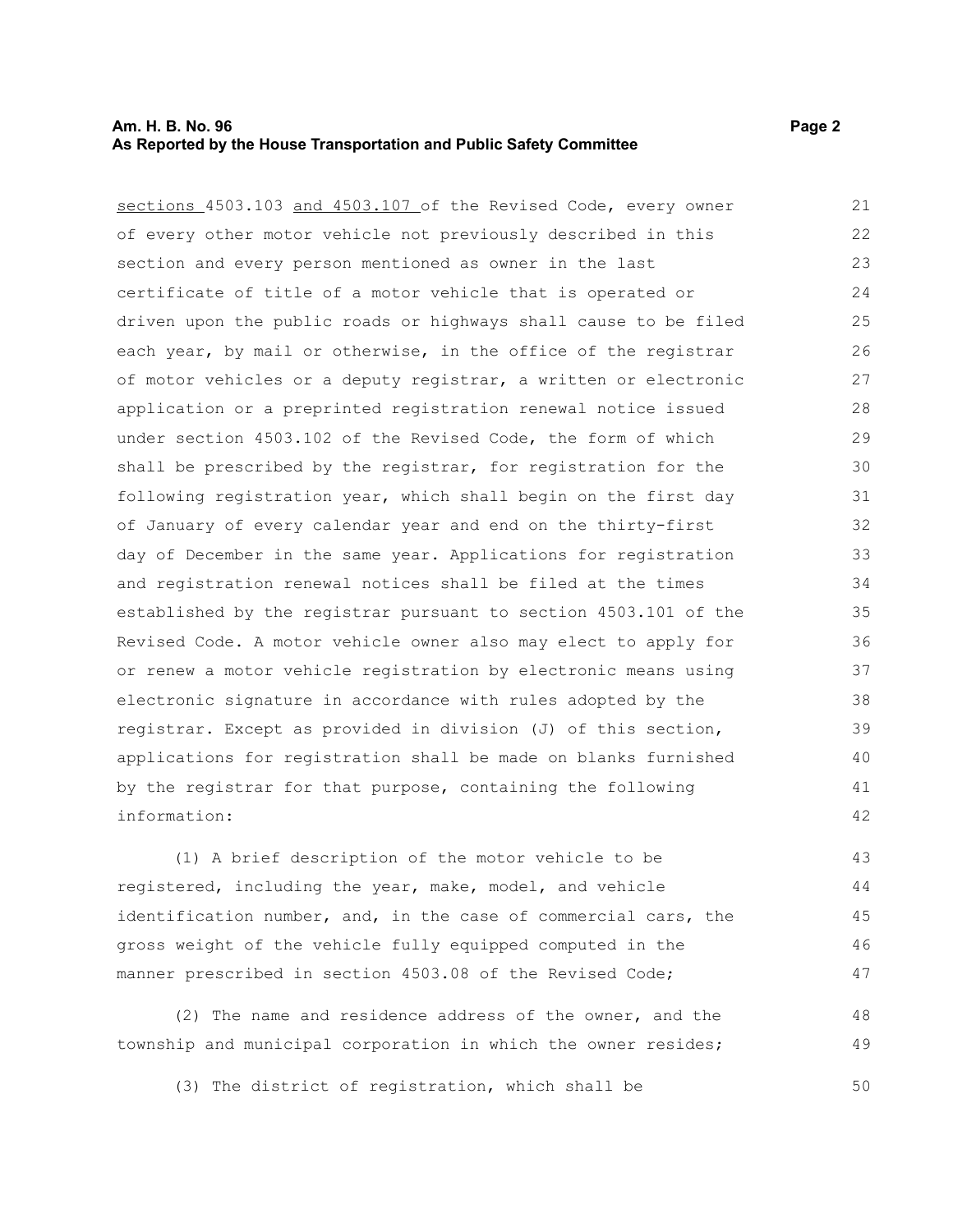### **Am. H. B. No. 96 Page 3 As Reported by the House Transportation and Public Safety Committee**

determined as follows:

(a) In case the motor vehicle to be registered is used for hire or principally in connection with any established business or branch business, conducted at a particular place, the district of registration is the municipal corporation in which that place is located or, if not located in any municipal corporation, the county and township in which that place is located.

(b) In case the vehicle is not so used, the district of registration is the municipal corporation or county in which the owner resides at the time of making the application.

|          | (4) Whether the motor vehicle is a new or used motor |  |  |  |  |  |
|----------|------------------------------------------------------|--|--|--|--|--|
| vehicle: |                                                      |  |  |  |  |  |

(5) The date of purchase of the motor vehicle;

(6) Whether the fees required to be paid for the registration or transfer of the motor vehicle, during the preceding registration year and during the preceding period of the current registration year, have been paid. Each application for registration shall be signed by the owner, either manually or by electronic signature, or pursuant to obtaining a limited power of attorney authorized by the registrar for registration, or other document authorizing such signature. If the owner elects to apply for or renew the motor vehicle registration with the registrar by electronic means, the owner's manual signature is not required.

(7) The owner's social security number, driver's license number, or state identification number, or, where a motor vehicle to be registered is used for hire or principally in connection with any established business, the owner's federal 76 77 78 79

51

59 60 61

64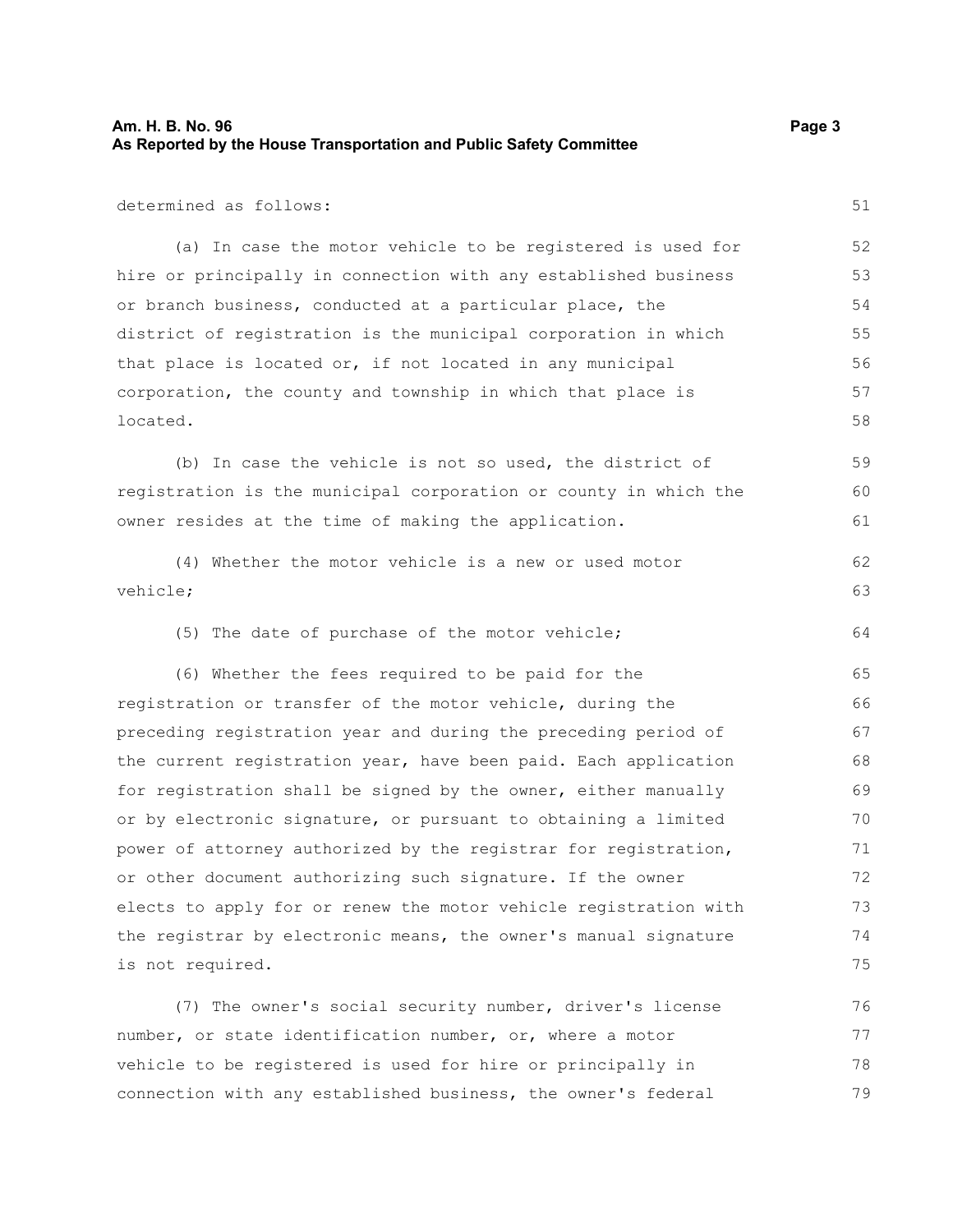#### **Am. H. B. No. 96 Page 4** Page 4 Page 4 Page 4 Page 4 Page 4 Page 4 Page 4 Page 4 Page 4 Page 4 Page 4 Page 4 Page 4 **As Reported by the House Transportation and Public Safety Committee**

taxpayer identification number. The bureau of motor vehicles shall retain in its records all social security numbers provided under this section, but the bureau shall not place social security numbers on motor vehicle certificates of registration. 80 81 82 83

(B)(1) When an applicant first registers a motor vehicle in the applicant's name, the applicant shall provide proof of ownership of that motor vehicle. Proof of ownership may include any of the following: 84 85 86 87

(a) The applicant may present for inspection a physical certificate of title or memorandum certificate showing title to the motor vehicle to be registered in the name of the applicant. 88 89 90

(b) The applicant may present for inspection an electronic certificate of title for the applicant's motor vehicle in a manner prescribed by rules adopted by the registrar. 91 92 93

(c) The registrar or deputy registrar may electronically confirm the applicant's ownership of the motor vehicle.

An applicant is not required to present a certificate of title to an electronic motor vehicle dealer acting as a limited authority deputy registrar in accordance with rules adopted by the registrar. 96 97 98 99

(2) When a motor vehicle inspection and maintenance program is in effect under section 3704.14 of the Revised Code and rules adopted under it, each application for registration for a vehicle required to be inspected under that section and those rules shall be accompanied by an inspection certificate for the motor vehicle issued in accordance with that section. 100 101 102 103 104 105

(3) An application for registration shall be refused if any of the following applies: 106 107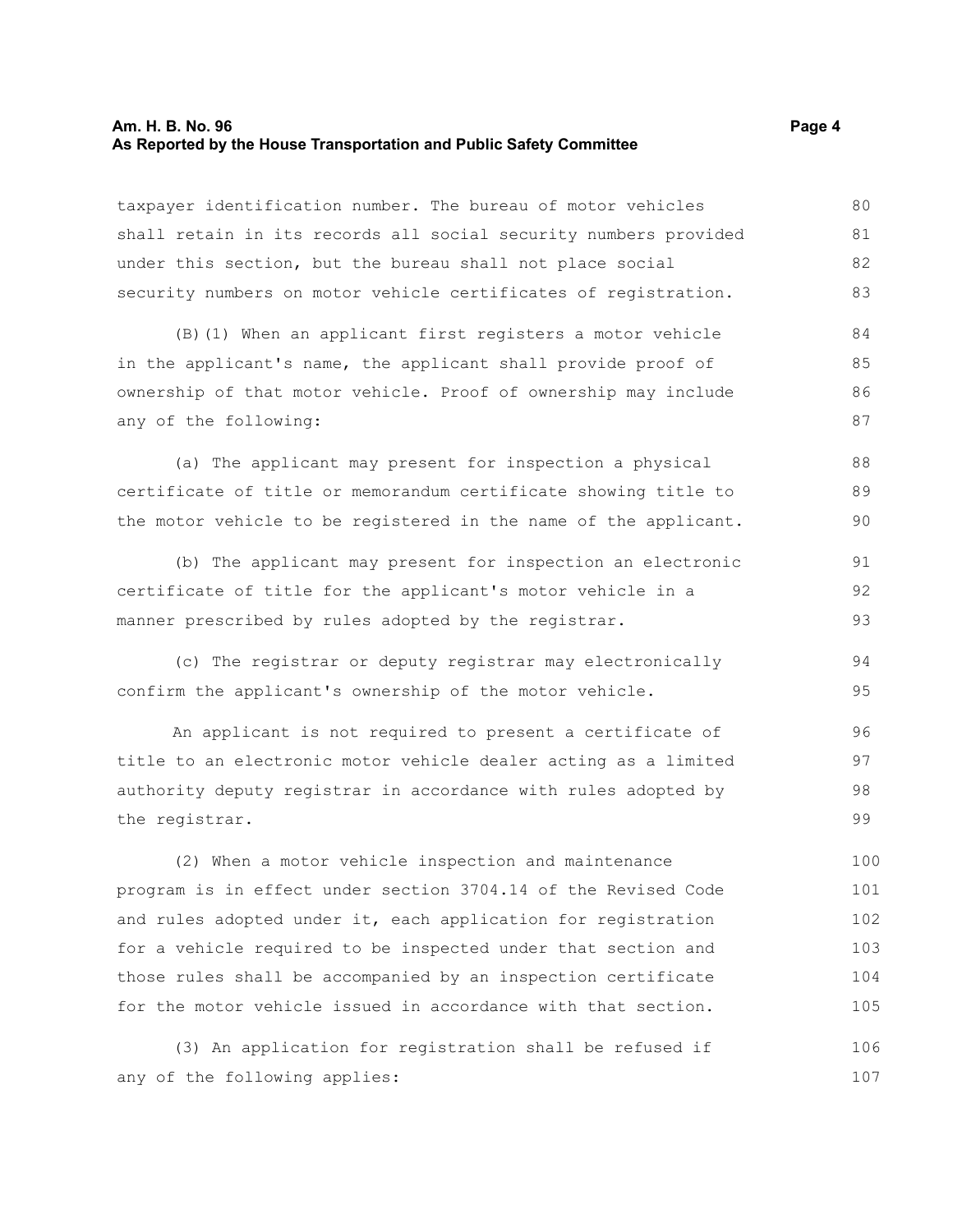108

114 115

#### (a) The application is not in proper form.

(b) The application is prohibited from being accepted by division (D) of section 2935.27, division (A) of section 2937.221, division (A) of section 4503.13, division (B) of section 4510.22, or division (B)(1) of section 4521.10 of the Revised Code. 109 110 111 112 113

(c) Proof of ownership is required but is not presented or confirmed in accordance with division (B)(1) of this section.

(d) All registration and transfer fees for the motor vehicle, for the preceding year or the preceding period of the current registration year, have not been paid. 116 117 118

(e) The owner or lessee does not have an inspection certificate for the motor vehicle as provided in section 3704.14 of the Revised Code, and rules adopted under it, if that section is applicable. 119 120 121 122

(4) This section does not require the payment of license or registration taxes on a motor vehicle for any preceding year, or for any preceding period of a year, if the motor vehicle was not taxable for that preceding year or period under sections 4503.02, 4503.04, 4503.11, 4503.12, and 4503.16 or Chapter 4504. of the Revised Code. 123 124 125 126 127 128

(5) When a certificate of registration is issued upon the first registration of a motor vehicle by or on behalf of the owner, the official issuing the certificate shall indicate the issuance with a stamp on the certificate of title or memorandum certificate or, in the case of an electronic certificate of title or electronic verification of ownership, an electronic stamp or other notation as specified in rules adopted by the registrar, and with a stamp on the inspection certificate for 129 130 131 132 133 134 135 136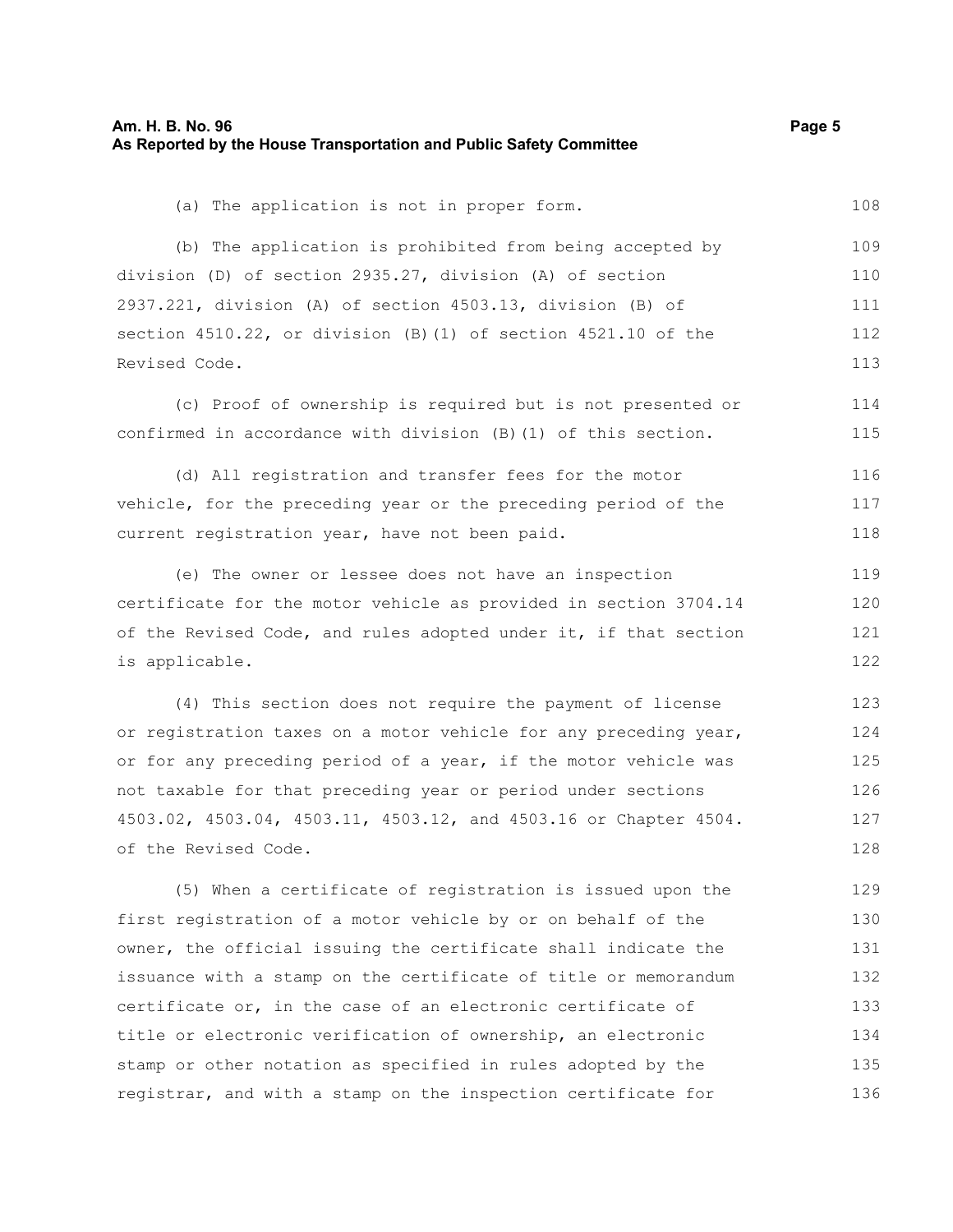### **Am. H. B. No. 96 Page 6** Page 1 2 Page 8 Page 8 Page 8 Page 8 Page 8 Page 8 Page 8 Page 8 Page 8 Page 8 Page 8 Page 8 Page 8 Page 8 Page 8 Page 8 Page 8 Page 8 Page 8 Page 8 Page 8 Page 8 Page 8 Page 8 Page 8 Page 8 Page **As Reported by the House Transportation and Public Safety Committee**

the motor vehicle, if any.

(6) The official also shall indicate, by a stamp or by other means the registrar prescribes, on the registration certificate issued upon the first registration of a motor vehicle by or on behalf of the owner the odometer reading of the motor vehicle as shown in the odometer statement included in or attached to the certificate of title. Upon each subsequent registration of the motor vehicle by or on behalf of the same owner, the official also shall so indicate the odometer reading of the motor vehicle as shown on the immediately preceding certificate of registration. 138 139 140 141 142 143 144 145 146 147

(7) The registrar shall include in the permanent registration record of any vehicle required to be inspected under section 3704.14 of the Revised Code the inspection certificate number from the inspection certificate that is presented at the time of registration of the vehicle as required under this division. 148 149 150 151 152 153

(C)(1) Except as otherwise provided in division (C)(1) of this section, the registrar and each deputy registrar shall collect an additional fee of eleven dollars for each application for registration and registration renewal received. For vehicles specified in divisions (A)(1) to (21) of section 4503.042 of the Revised Code, the registrar and deputy registrar shall collect an additional fee of thirty dollars for each application for registration and registration renewal received. No additional fee shall be charged for vehicles registered under section 4503.65 of the Revised Code. The additional fee is for the purpose of defraying the department of public safety's costs associated with the administration and enforcement of the motor vehicle and traffic laws of Ohio. Each deputy registrar shall 154 155 156 157 158 159 160 161 162 163 164 165 166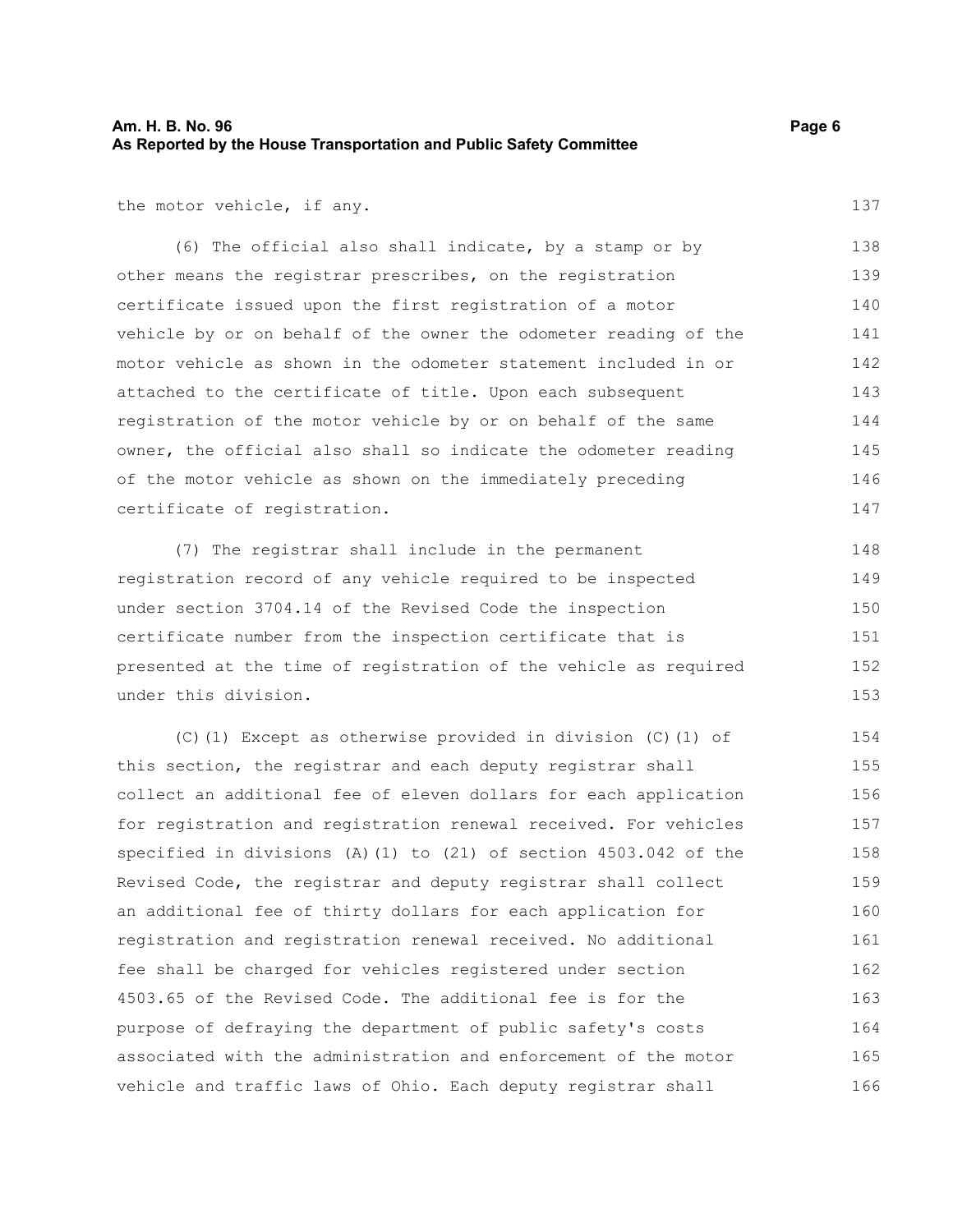#### **Am. H. B. No. 96 Page 7** Page 7 Page 7 Page 7 Page 7 **As Reported by the House Transportation and Public Safety Committee**

transmit the fees collected under divisions  $(C)$   $(1)$ ,  $(3)$ , and  $(4)$ of this section in the time and manner provided in this section. The registrar shall deposit all moneys received under division (C)(1) of this section into the public safety - highway purposes fund established in section 4501.06 of the Revised Code. 167 168 169 170 171

(2) In addition, a charge of twenty-five cents shall be made for each reflectorized safety license plate issued, and a single charge of twenty-five cents shall be made for each county identification sticker or each set of county identification stickers issued, as the case may be, to cover the cost of producing the license plates and stickers, including material, manufacturing, and administrative costs. Those fees shall be in addition to the license tax. If the total cost of producing the plates is less than twenty-five cents per plate, or if the total cost of producing the stickers is less than twenty-five cents per sticker or per set issued, any excess moneys accruing from the fees shall be distributed in the same manner as provided by section 4501.04 of the Revised Code for the distribution of license tax moneys. If the total cost of producing the plates exceeds twenty-five cents per plate, or if the total cost of producing the stickers exceeds twenty-five cents per sticker or per set issued, the difference shall be paid from the license tax moneys collected pursuant to section 4503.02 of the Revised Code. 172 173 174 175 176 177 178 179 180 181 182 183 184 185 186 187 188 189 190

(3) The registrar and each deputy registrar shall collect an additional fee of two hundred dollars for each application for registration or registration renewal received for any plugin hybrid electric motor vehicle or battery electric motor vehicle. The fee shall be prorated based on the number of months for which the plug-in hybrid electric motor vehicle or battery electric motor vehicle is registered. The registrar shall 191 192 193 194 195 196 197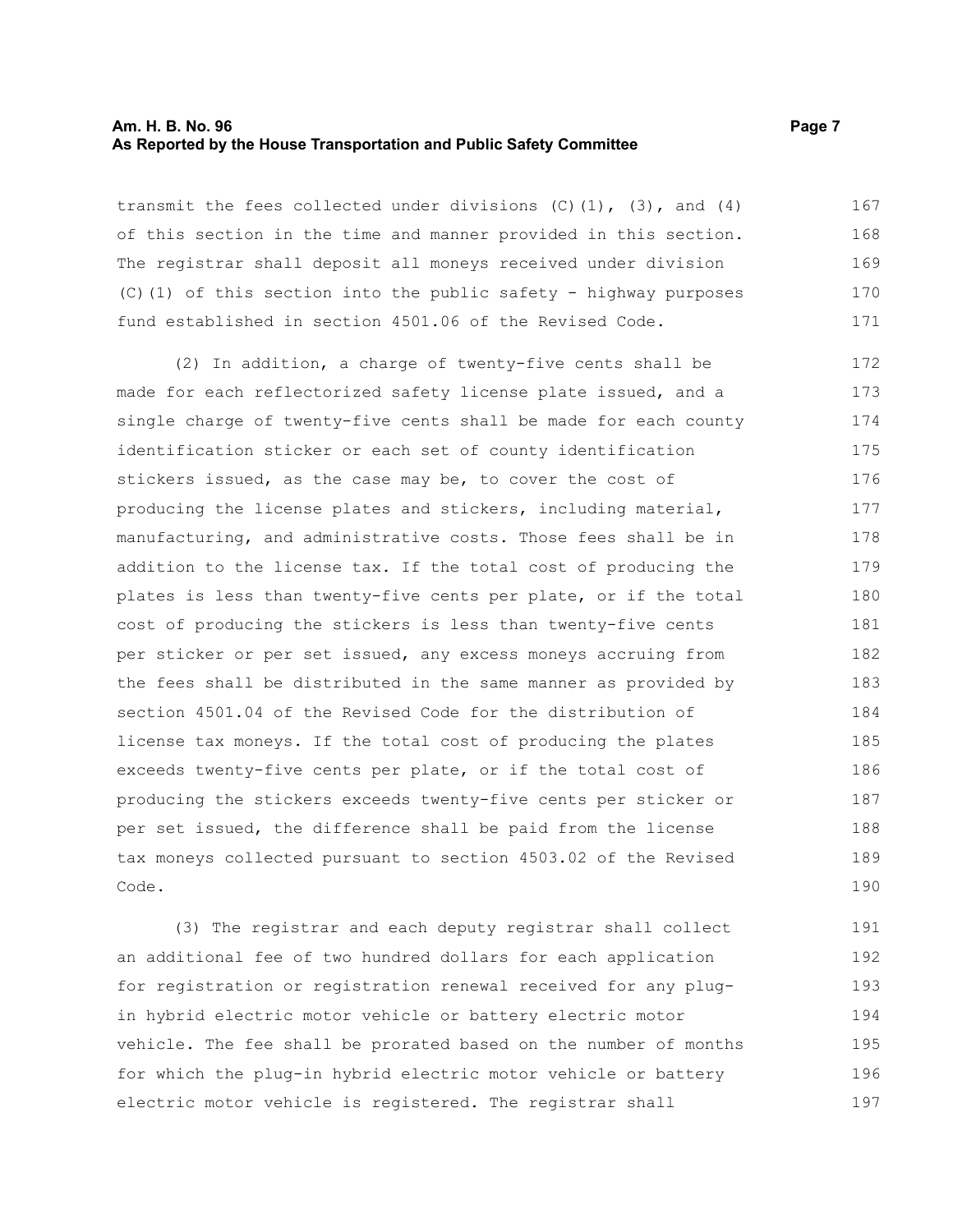#### **Am. H. B. No. 96 Page 8 As Reported by the House Transportation and Public Safety Committee**

transmit all money arising from the fee imposed by division (C) (3) of this section to the treasurer of state for distribution in accordance with division (E) of section 5735.051 of the Revised Code, subject to division (D) of section 5735.05 of the Revised Code. 198 199 200 201 202

(4) The registrar and each deputy registrar shall collect an additional fee of one hundred dollars for each application for registration or registration renewal received for any hybrid motor vehicle. The fee shall be prorated based on the number of months for which the hybrid motor vehicle is registered. The registrar shall transmit all money arising from the fee imposed by division (C)(4) of this section to the treasurer of state for distribution in accordance with division (E) of section 5735.051 of the Revised Code, subject to division (D) of section 5735.05 of the Revised Code. 203 204 205 206 207 208 209 210 211 212

(D) Each deputy registrar shall be allowed a fee equal to the amount established under section 4503.038 of the Revised Code for each application for registration and registration renewal notice the deputy registrar receives, which shall be for the purpose of compensating the deputy registrar for the deputy registrar's services, and such office and rental expenses, as may be necessary for the proper discharge of the deputy registrar's duties in the receiving of applications and renewal notices and the issuing of registrations.

(E) Upon the certification of the registrar, the county sheriff or local police officials shall recover license plates erroneously or fraudulently issued.

(F) Each deputy registrar, upon receipt of any application for registration or registration renewal notice, together with the license fee and any local motor vehicle license tax levied 225 226 227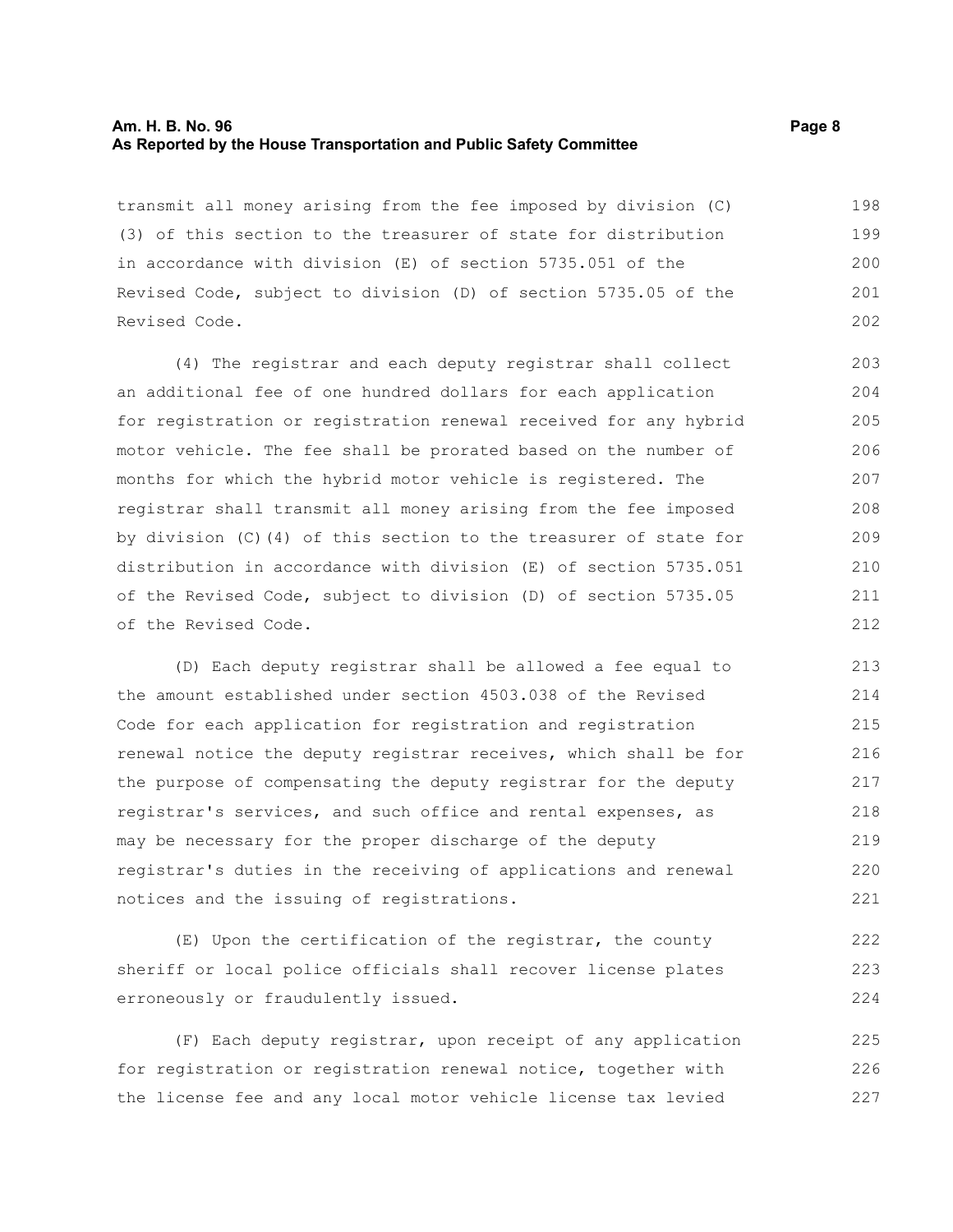#### **Am. H. B. No. 96 Page 9 As Reported by the House Transportation and Public Safety Committee**

pursuant to Chapter 4504. of the Revised Code, shall transmit that fee and tax, if any, in the manner provided in this section, together with the original and duplicate copy of the application, to the registrar. The registrar, subject to the approval of the director of public safety, may deposit the funds collected by those deputies in a local bank or depository to the credit of the "state of Ohio, bureau of motor vehicles." Where a local bank or depository has been designated by the registrar, each deputy registrar shall deposit all moneys collected by the deputy registrar into that bank or depository not more than one business day after their collection and shall make reports to the registrar of the amounts so deposited, together with any other information, some of which may be prescribed by the treasurer of state, as the registrar may require and as prescribed by the registrar by rule. The registrar, within three days after receipt of notification of the deposit of funds by a deputy registrar in a local bank or depository, shall draw on that account in favor of the treasurer of state. The registrar, subject to the approval of the director and the treasurer of state, may make reasonable rules necessary for the prompt transmittal of fees and for safeguarding the interests of the state and of counties, townships, municipal corporations, and transportation improvement districts levying local motor vehicle license taxes. The registrar may pay service charges usually collected by banks and depositories for such service. If deputy registrars are located in communities where banking facilities are not available, they shall transmit the fees forthwith, by money order or otherwise, as the registrar, by rule approved by the director and the treasurer of state, may prescribe. The registrar may pay the usual and customary fees for such service. 228 229 230 231 232 233 234 235 236 237 238 239 240 241 242 243 244 245 246 247 248 249 250 251 252 253 254 255 256 257

(G) This section does not prevent any person from making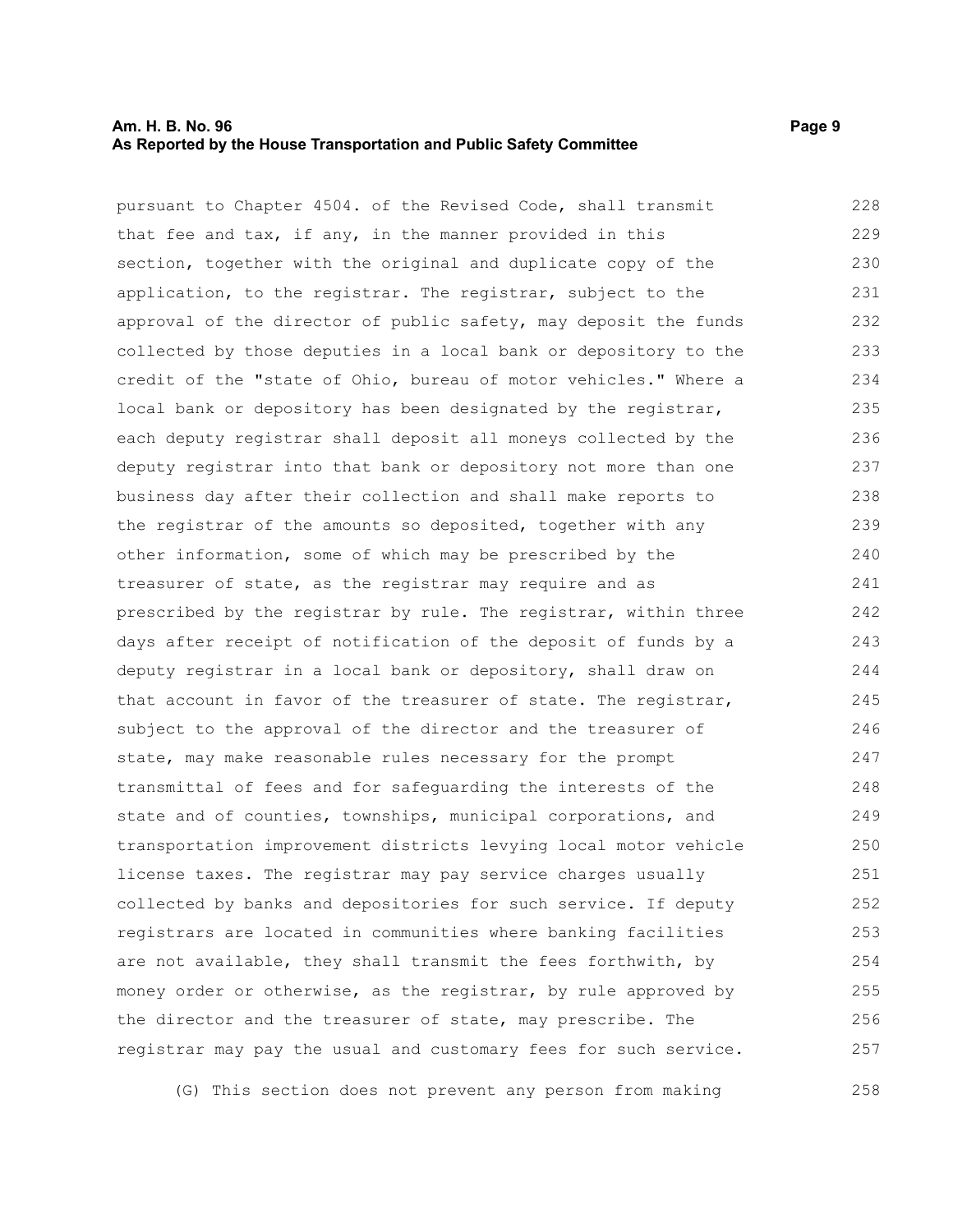#### **Am. H. B. No. 96 Page 10 As Reported by the House Transportation and Public Safety Committee**

an application for a motor vehicle license directly to the registrar by mail, by electronic means, or in person at any of the registrar's offices, upon payment of a service fee equal to the amount established under section 4503.038 of the Revised Code for each application. 259 260 261 262 263

(H) No person shall make a false statement as to the district of registration in an application required by division (A) of this section. Violation of this division is falsification under section 2921.13 of the Revised Code and punishable as specified in that section.

(I)(1) Where applicable, the requirements of division (B) of this section relating to the presentation of an inspection certificate issued under section 3704.14 of the Revised Code and rules adopted under it for a motor vehicle, the refusal of a license for failure to present an inspection certificate, and the stamping of the inspection certificate by the official issuing the certificate of registration apply to the registration of and issuance of license plates for a motor vehicle under sections 4503.102, 4503.12, 4503.14, 4503.15, 4503.16, 4503.171, 4503.172, 4503.19, 4503.40, 4503.41, 4503.42, 4503.43, 4503.44, 4503.46, 4503.47, and 4503.51 of the Revised Code. 269 270 271 272 273 274 275 276 277 278 279 280

(2)(a) The registrar shall adopt rules ensuring that each owner registering a motor vehicle in a county where a motor vehicle inspection and maintenance program is in effect under section 3704.14 of the Revised Code and rules adopted under it receives information about the requirements established in that section and those rules and about the need in those counties to present an inspection certificate with an application for registration or preregistration. 281 282 283 284 285 286 287 288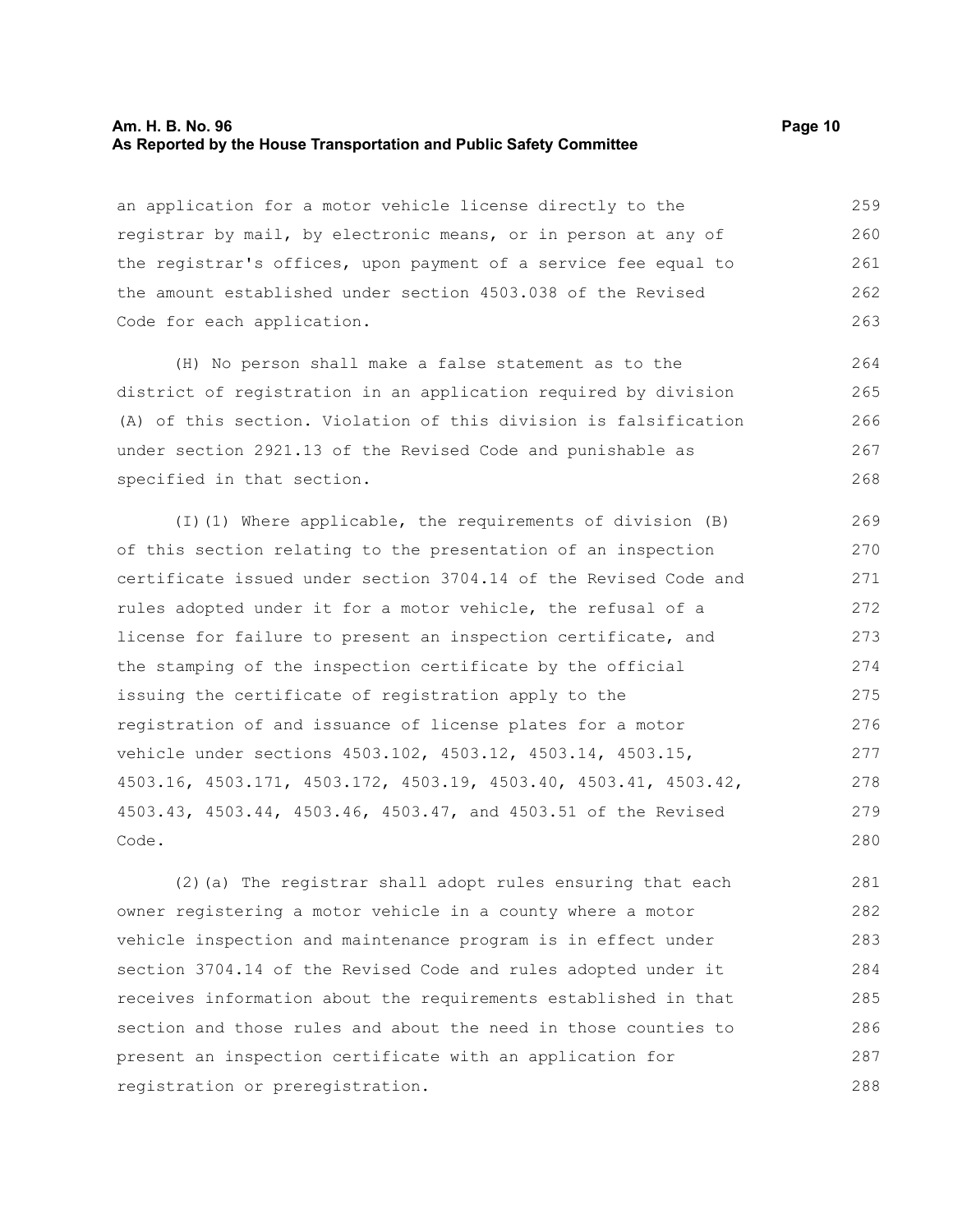#### **Am. H. B. No. 96 Page 11 As Reported by the House Transportation and Public Safety Committee**

(b) Upon request, the registrar shall provide the director of environmental protection, or any person that has been awarded a contract under section 3704.14 of the Revised Code, an on-line computer data link to registration information for all passenger cars, noncommercial motor vehicles, and commercial cars that are subject to that section. The registrar also shall provide to the director of environmental protection a magnetic data tape containing registration information regarding passenger cars, noncommercial motor vehicles, and commercial cars for which a multi-year registration is in effect under section 4503.103 of the Revised Code or rules adopted under it, including, without limitation, the date of issuance of the multi-year registration, the registration deadline established under rules adopted under section 4503.101 of the Revised Code that was applicable in the year in which the multi-year registration was issued, and the registration deadline for renewal of the multi-year registration. 289 290 291 292 293 294 295 296 297 298 299 300 301 302 303 304 305

(J) Subject to division (K) of this section, application for registration under the international registration plan, as set forth in sections 4503.60 to 4503.66 of the Revised Code, shall be made to the registrar on forms furnished by the registrar. In accordance with international registration plan guidelines and pursuant to rules adopted by the registrar, the forms shall include the following: 306 307 308 309 310 311 312

(1) A uniform mileage schedule;

(2) The gross vehicle weight of the vehicle or combined gross vehicle weight of the combination vehicle as declared by the registrant; 314 315 316

(3) Any other information the registrar requires by rule. 317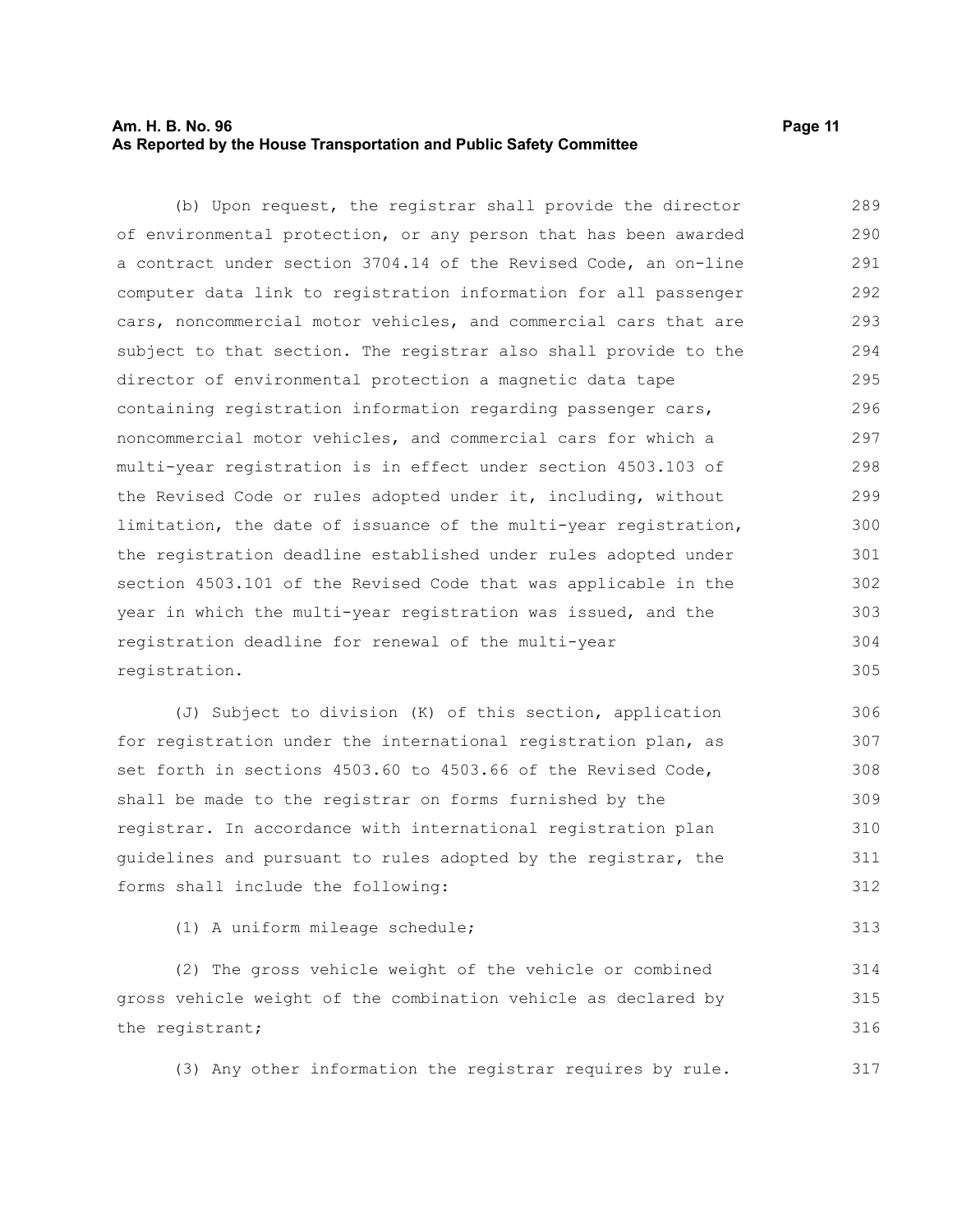#### **Am. H. B. No. 96 Page 12 As Reported by the House Transportation and Public Safety Committee**

(K) The registrar shall determine the feasibility of implementing an electronic commercial fleet licensing and management program that will enable the owners of commercial tractors, commercial trailers, and commercial semitrailers to conduct electronic transactions by July 1, 2010, or sooner. If the registrar determines that implementing such a program is feasible, the registrar shall adopt new rules under this division or amend existing rules adopted under this division as necessary in order to respond to advances in technology. 318 319 320 321 322 323 324 325 326

If international registration plan guidelines and provisions allow member jurisdictions to permit applications for registrations under the international registration plan to be made via the internet, the rules the registrar adopts under this division shall permit such action. 327 328 329 330 331

**Sec. 4503.103.** (A)(1) The registrar of motor vehicles may adopt rules to permit any person or lessee, other than a person receiving an apportioned license plate under the international registration plan, who owns or leases one or more motor vehicles to file a written application for registration for no more than five succeeding registration years. The rules adopted by the registrar may designate the classes of motor vehicles that are eligible for such registration. At the time of application, all annual taxes and fees shall be paid for each year for which the person is registering.

(2)(a) The registrar shall adopt rules to permit any person or lessee who owns or leases a trailer or semitrailer that is subject to the tax rate prescribed in either division (C)(1) or, beginning January 1, 2022, (C)(2) of section  $4503.042$ of the Revised Code to file a written application for registration for any number of succeeding registration years, 342 343 344 345 346 347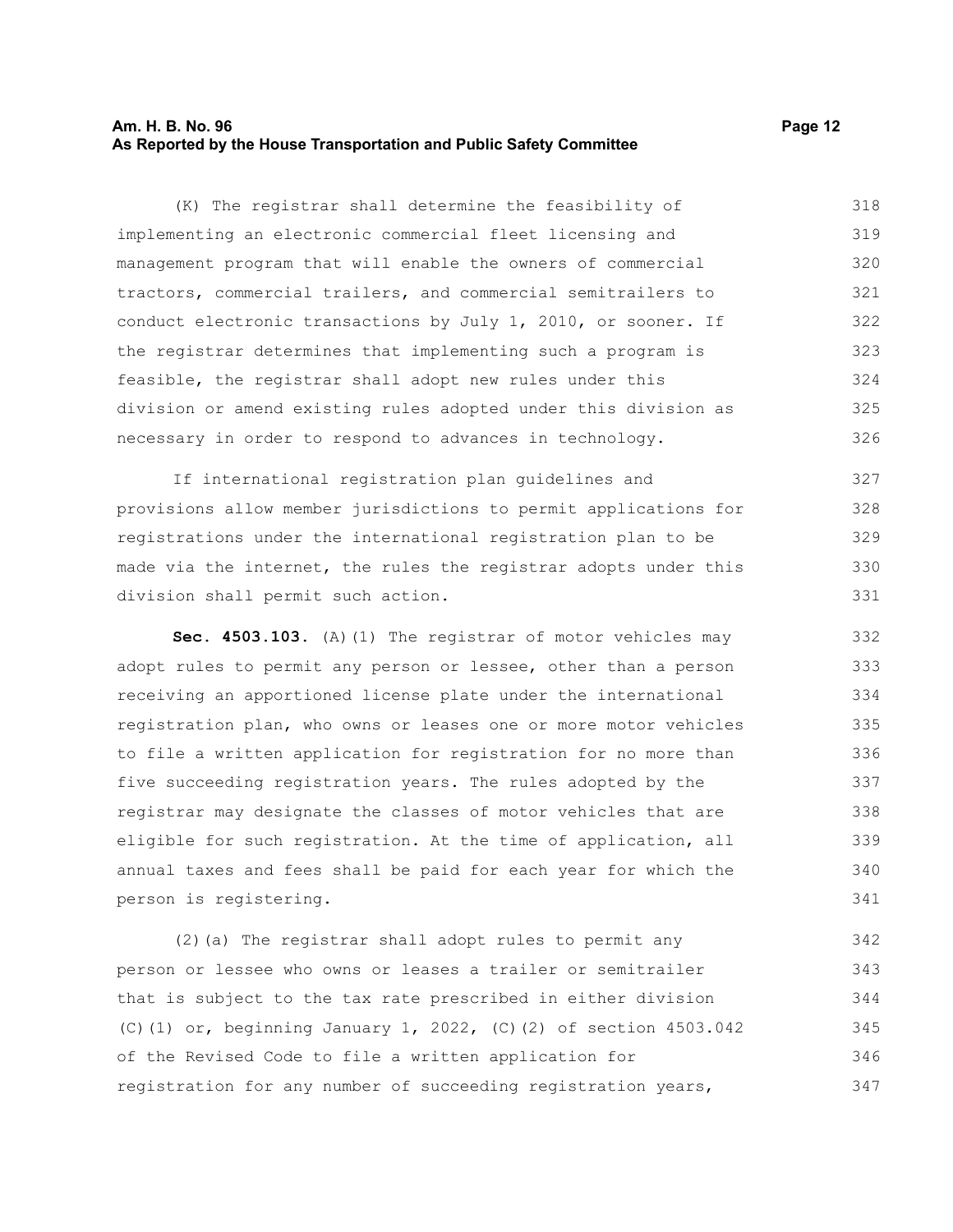#### **Am. H. B. No. 96 Page 13 As Reported by the House Transportation and Public Safety Committee**

including a permanent registration, for such trailers or semitrailers. 348 349

At the time of application, the applicant shall pay all of the following:

(i) As applicable, either the annual tax prescribed in division (C)(1) of section 4503.042 of the Revised Code for each year for which the applicant is registering or the annual tax prescribed in division (C)(2) of section 4503.042 of the Revised Code, unless the applicant previously paid the tax specified in division (C)(2) of that section for the trailer or semitrailer being registered. However, an applicant paying the annual tax under division (C)(1) of section 4503.042 of the Revised Code shall not pay more than eight times the annual taxes due, regardless of the number of years for which the applicant is registering. 352 353 354 355 356 357 358 359 360 361 362

(ii) The additional fee established under division (C)(1) of section 4503.10 of the Revised Code for each year of registration, provided that not more than eight times the additional fee due shall be paid, regardless of the number of years for which the applicant is registering. 363 364 365 366 367

(iii) One single deputy registrar service fee in the amount specified in division (D) of section 4503.10 of the Revised Code or one single bureau of motor vehicles service fee in the amount specified in division (G) of that section, as applicable, regardless of the number of years for which the applicant is registering. 368 369 370 371 372 373

(b) In addition, each applicant registering a trailer or semitrailer under division (A)(2)(a) of this section shall pay any applicable local motor vehicle license tax levied under 374 375 376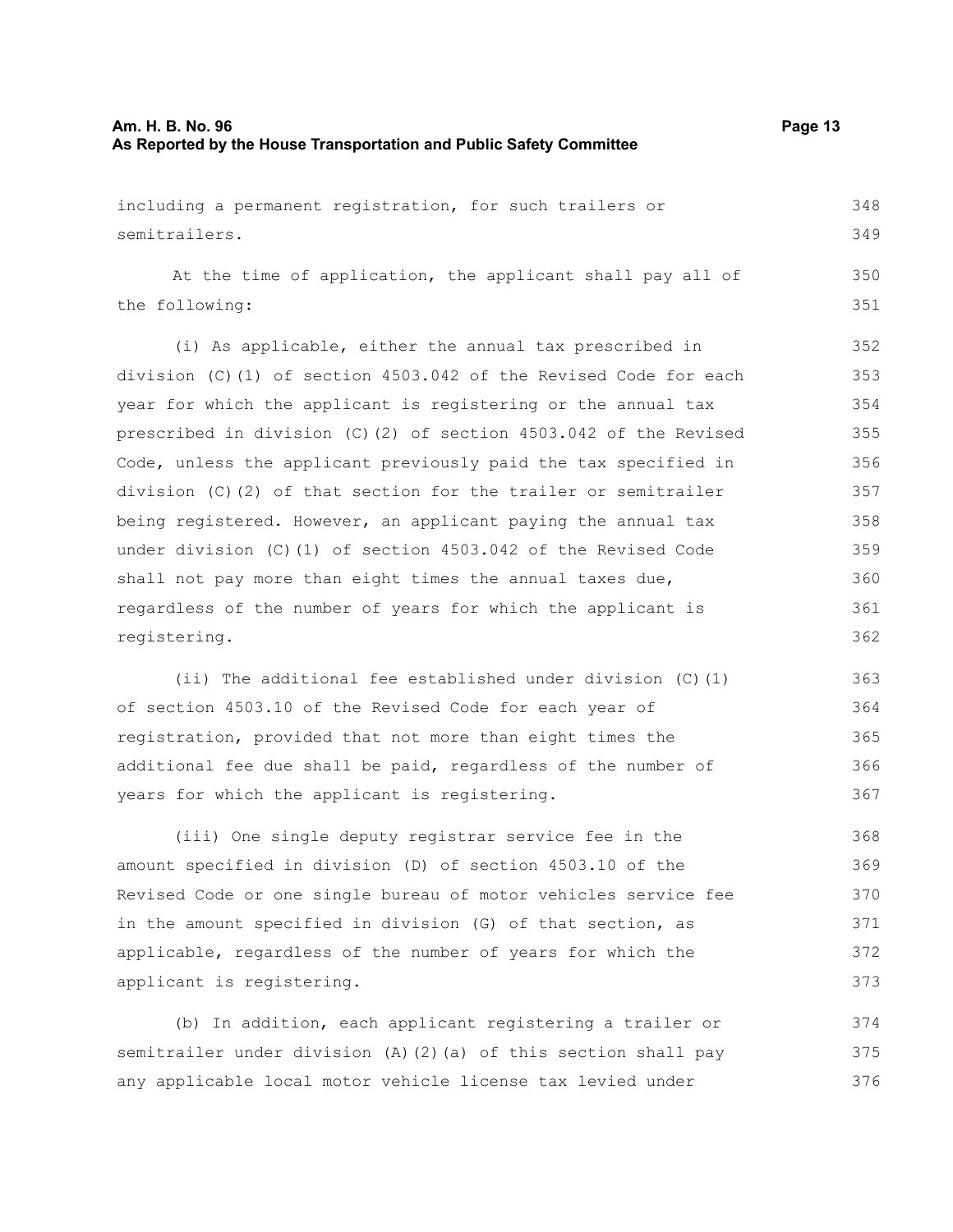#### **Am. H. B. No. 96 Page 14 As Reported by the House Transportation and Public Safety Committee**

Chapter 4504. of the Revised Code for each year for which the applicant is registering, provided that not more than eight times any such annual local taxes shall be due upon registration. 377 378 379 380

(c) The period of registration for a trailer or semitrailer registered under division (A)(2)(a) of this section is exclusive to the trailer or semitrailer for which that certificate of registration is issued and is not transferable to any other trailer or semitrailer if the registration is a permanent registration. 381 382 383 384 385 386

(3) Except as provided in division (A)(4) of this section, the registrar shall adopt rules to permit any person who owns a motor vehicle to file an application for registration for not more than five succeeding registration years. At the time of application, the person shall pay the annual taxes and fees for each registration year, calculated in accordance with division (C) of section 4503.11 of the Revised Code. A person who is registering a vehicle under division (A)(3) of this section shall pay for each year of registration the additional fee established under division (C)(1), (3), or (4) of section 4503.10 of the Revised Code, as applicable. The person shall also pay the deputy registrar service fee or the bureau of motor vehicles service fee equal to the amount established under section 4503.038 of the Revised Code. 387 388 389 390 391 392 393 394 395 396 397 398 399 400

(4) Division (A)(3) of this section does not apply to a person receiving an apportioned license plate under the international registration plan, or the owner of a commercial car used solely in intrastate commerce, or the owner of a bus as defined in section 4513.50 of the Revised Code. 401 402 403 404 405

(5) A person registering a noncommercial trailer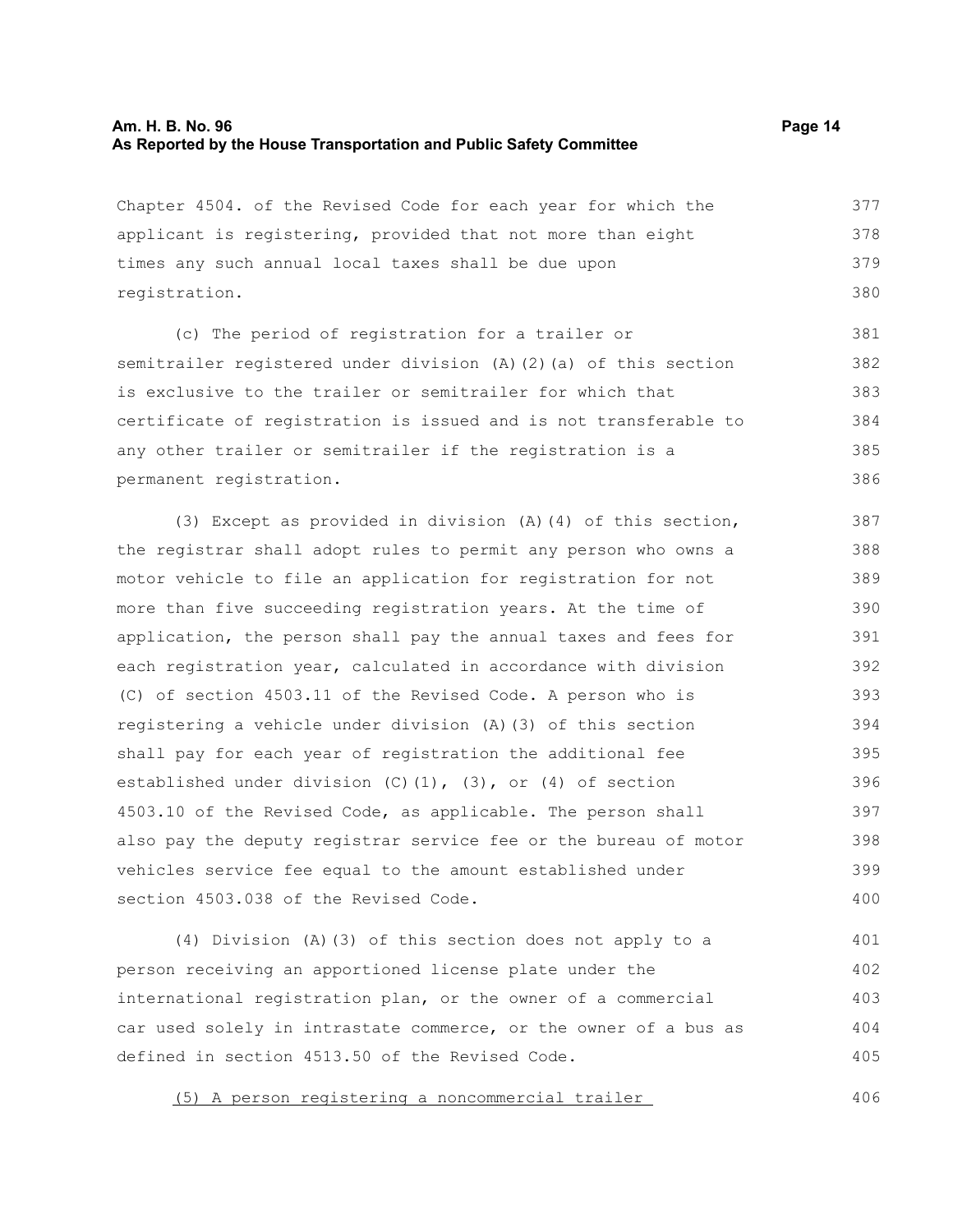| permanently shall register the trailer under section 4503.107 of | 407 |
|------------------------------------------------------------------|-----|
| the Revised Code.                                                | 408 |
| (B) No person applying for a multi-year registration under       | 409 |
| division (A) of this section is entitled to a refund of any      | 410 |
| taxes or fees paid.                                              | 411 |
| (C) The registrar shall not issue to any applicant who has       | 412 |
| been issued a final, nonappealable order under division (D) of   | 413 |
| this section a multi-year registration or renewal thereof under  | 414 |
| this division or rules adopted under it for any motor vehicle    | 415 |
| that is required to be inspected under section 3704.14 of the    | 416 |
| Revised Code the district of registration of which, as           | 417 |
| determined under section 4503.10 of the Revised Code, is or is   | 418 |
| located in the county named in the order.                        | 419 |
| (D) Upon receipt from the director of environmental              | 420 |
| protection of a notice issued under rules adopted under section  | 421 |
| 3704.14 of the Revised Code indicating that an owner of a motor  | 422 |
| vehicle that is required to be inspected under that section who  | 423 |
| obtained a multi-year registration for the vehicle under         | 424 |
| division (A) of this section or rules adopted under that         | 425 |
| division has not obtained a required inspection certificate for  | 426 |
| the vehicle, the registrar in accordance with Chapter 119. of    | 427 |
| the Revised Code shall issue an order to the owner impounding    | 428 |
| the certificate of registration and identification license       | 429 |
| plates for the vehicle. The order also shall prohibit the owner  | 430 |
| from obtaining or renewing a multi-year registration for any     | 431 |
| vehicle that is required to be inspected under that section, the | 432 |
| district of registration of which is or is located in the same   | 433 |
| county as the county named in the order during the number of     | 434 |
| years after expiration of the current multi-year registration    | 435 |
| that equals the number of years for which the current multi-year | 436 |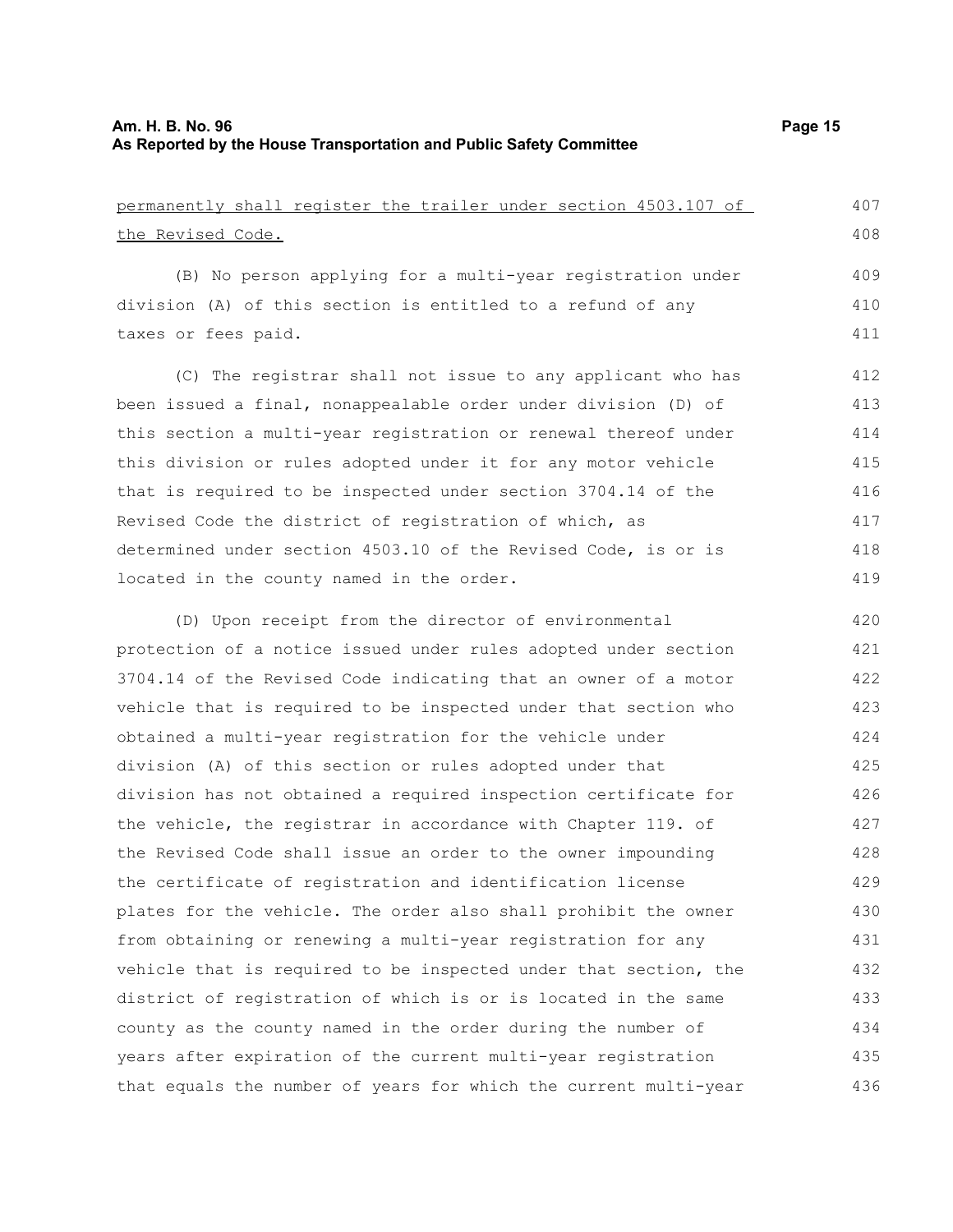### **Am. H. B. No. 96 Page 16 As Reported by the House Transportation and Public Safety Committee**

registration was issued.

An order issued under this division shall require the owner to surrender to the registrar the certificate of registration and license plates for the vehicle named in the order within five days after its issuance. If the owner fails to do so within that time, the registrar shall certify that fact to the county sheriff or local police officials who shall recover the certificate of registration and license plates for the vehicle. 438 439 440 441 442 443 444 445

(E) Upon the occurrence of either of the following circumstances, the registrar in accordance with Chapter 119. of the Revised Code shall issue to the owner a modified order rescinding the provisions of the order issued under division (D) of this section impounding the certificate of registration and license plates for the vehicle named in that original order: 446 447 448 449 450 451

(1) Receipt from the director of environmental protection of a subsequent notice under rules adopted under section 3704.14 of the Revised Code that the owner has obtained the inspection certificate for the vehicle as required under those rules; 452 453 454 455

(2) Presentation to the registrar by the owner of the required inspection certificate for the vehicle. 456 457

(F) The owner of a motor vehicle for which the certificate of registration and license plates have been impounded pursuant to an order issued under division (D) of this section, upon issuance of a modified order under division (E) of this section, may apply to the registrar for their return. A fee of two dollars and fifty cents shall be charged for the return of the certificate of registration and license plates for each vehicle named in the application. 458 459 460 461 462 463 464 465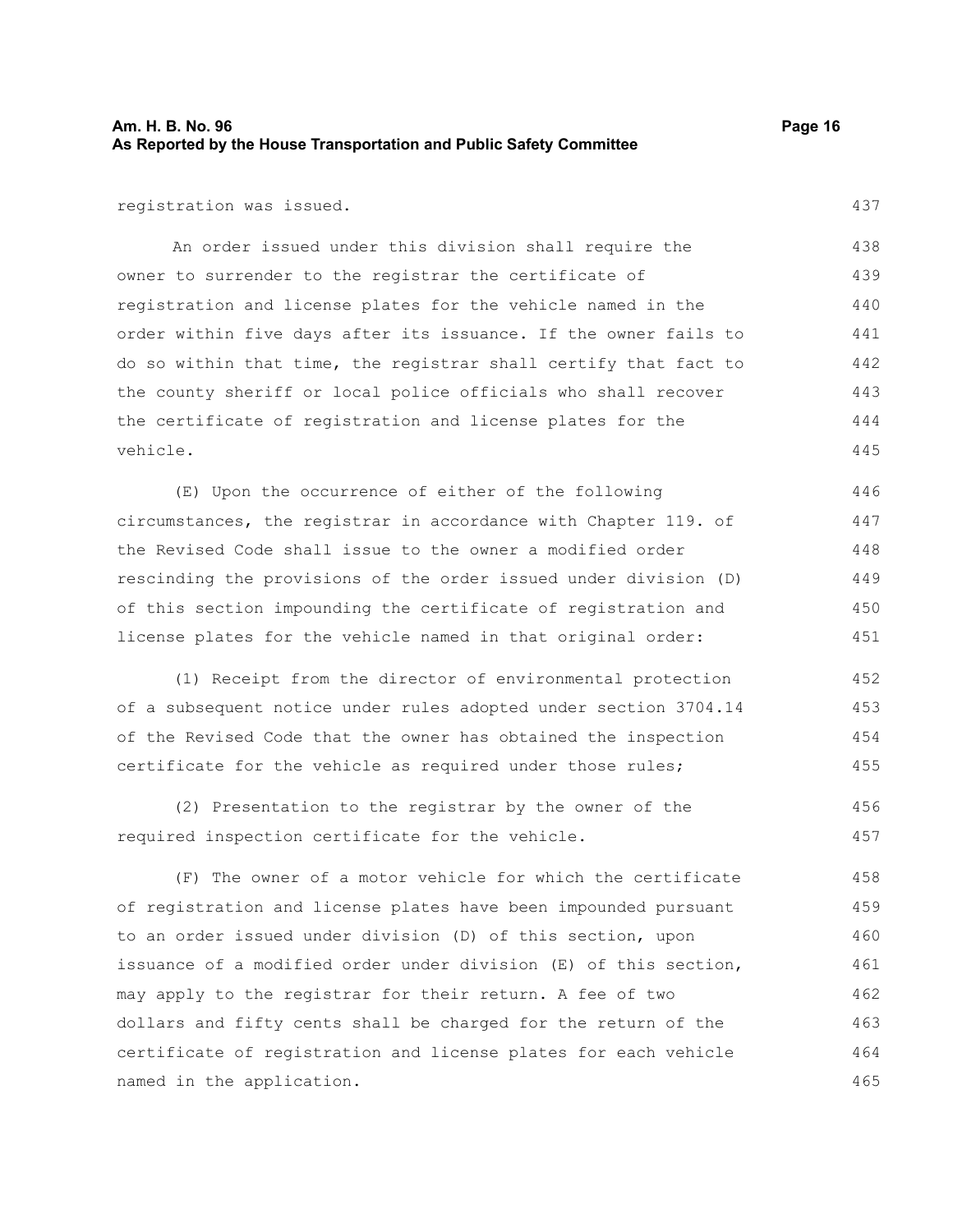| Sec. 4503.107. (A) The registrar of motor vehicles shall          | 466 |
|-------------------------------------------------------------------|-----|
| adopt rules to permit any person or lessee who owns or leases a   | 467 |
| noncommercial trailer that is subject to the tax rates            | 468 |
| prescribed in division (E) of section 4503.04 of the Revised      | 469 |
| Code to file a written application for permanent registration of  | 470 |
| that noncommercial trailer.                                       | 471 |
| (B)(1) At the time of application, the applicant shall pay        | 472 |
| all of the following:                                             | 473 |
| (a) The equivalent of eight times the standard tax                | 474 |
| established for that noncommercial trailer by division (E) of     | 475 |
| section 4503.04 of the Revised Code;                              | 476 |
| (b) The equivalent of eight times the additional fee              | 477 |
| established by division (C) (1) of section 4503.10 of the Revised | 478 |
| Code;                                                             | 479 |
| (c) A single deputy registrar service fee or a single             | 480 |
| bureau of motor vehicles service fee, as applicable, equal to     | 481 |
| the amount established by section 4503.038 of the Revised Code.   | 482 |
| (2) In addition to any other prescribed tax or fee, if the        | 483 |
| noncommercial trailer registered under this section is subject    | 484 |
| to local motor vehicle taxes under Chapter 4504. of the Revised   | 485 |
| Code, the applicant shall pay the equivalent of eight times any   | 486 |
| applicable local motor vehicle license tax levied under that      | 487 |
| chapter for that noncommercial trailer.                           | 488 |
| (C) Upon submission of a completed application, payment of        | 489 |
| all applicable taxes and fees, and compliance with all other      | 490 |
| applicable laws relating to the registration of motor vehicles,   | 491 |
| the registrar or deputy registrar shall issue the applicant a     | 492 |
| permanent license plate and a validation sticker.                 | 493 |
| (D) The permanent registration of a noncommercial trailer         | 494 |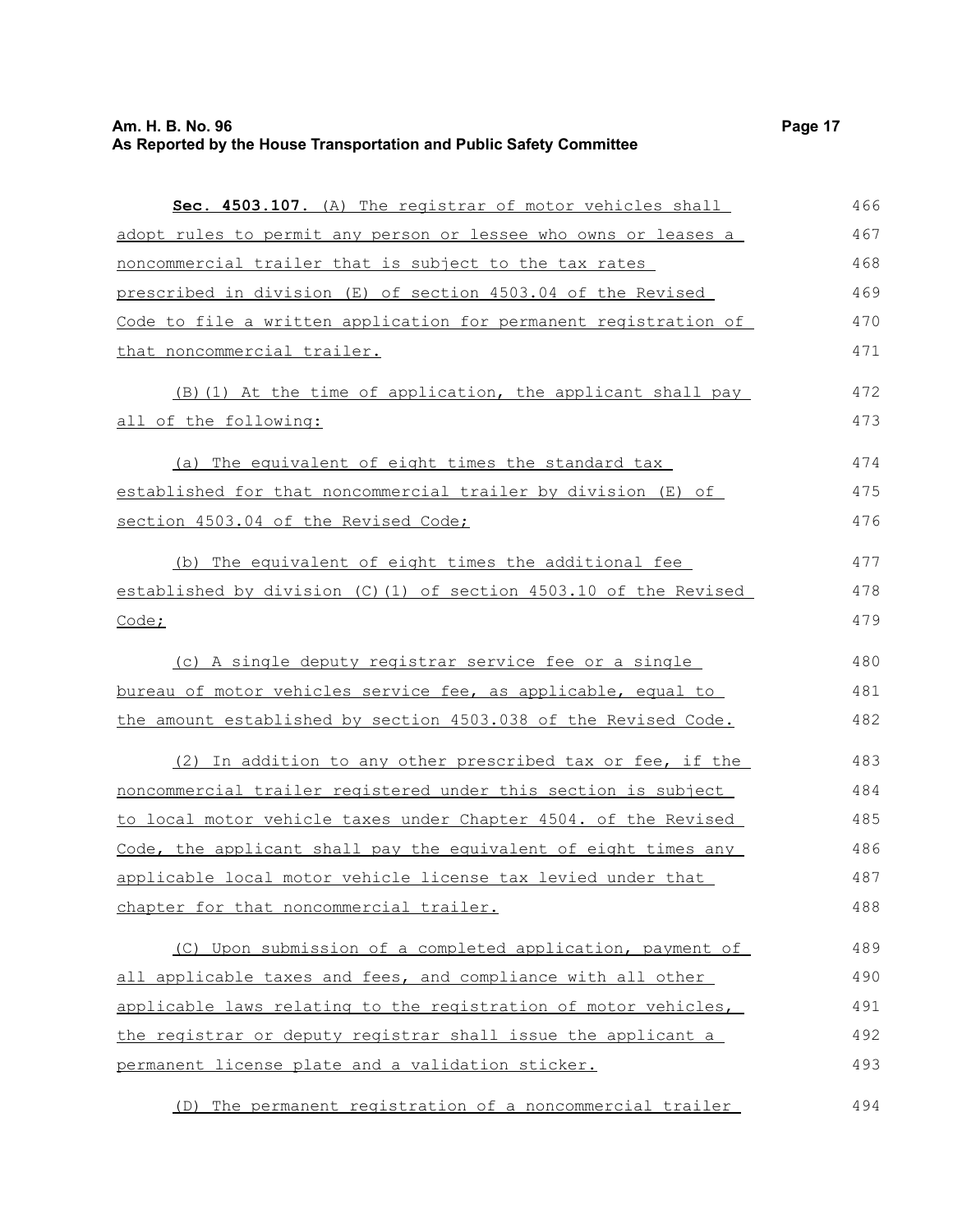| under this section is exclusive to the trailer for which that  | 495 |
|----------------------------------------------------------------|-----|
| certificate of registration is issued. The registration is not | 496 |
| transferable to any other trailer.                             | 497 |

(E) No person applying for a permanent registration under this section is entitled to a refund of any taxes or fees paid. 498 499

**Sec. 4503.11.** (A) Except as provided by sections 4503.103, 4503.107, 4503.173, 4503.41, 4503.43, and 4503.46 of the Revised Code, no person who is the owner or chauffeur of a motor vehicle operated or driven upon the public roads or highways shall fail to file annually the application for registration or to pay the tax therefor. 500 501 502 503 504 505

(B) Except as provided by sections 4503.12 and 4503.16 of the Revised Code, the taxes payable on all applications made under sections 4503.10 and 4503.102 of the Revised Code shall be the sum of the tax due under division  $(B)(1)(a)$  or  $(b)$  of this section plus the tax due under division  $(B)$  (2)(a) or (b) of this section: 506 507 508 509 510 511

(1)(a) If the application is made before the second month of the current registration period to which the motor vehicle is assigned as provided in section 4503.101 of the Revised Code, the tax due is the full amount of the tax provided in section 4503.04 of the Revised Code;

(b) If the application is made during or after the second month of the current registration period to which the motor vehicle is assigned as provided in section 4503.101 of the Revised Code, and prior to the beginning of the next such registration period, the amount of the tax provided in section 4503.04 of the Revised Code shall be reduced by one-twelfth of the amount of such tax, rounded upward to the nearest cent, 517 518 519 520 521 522 523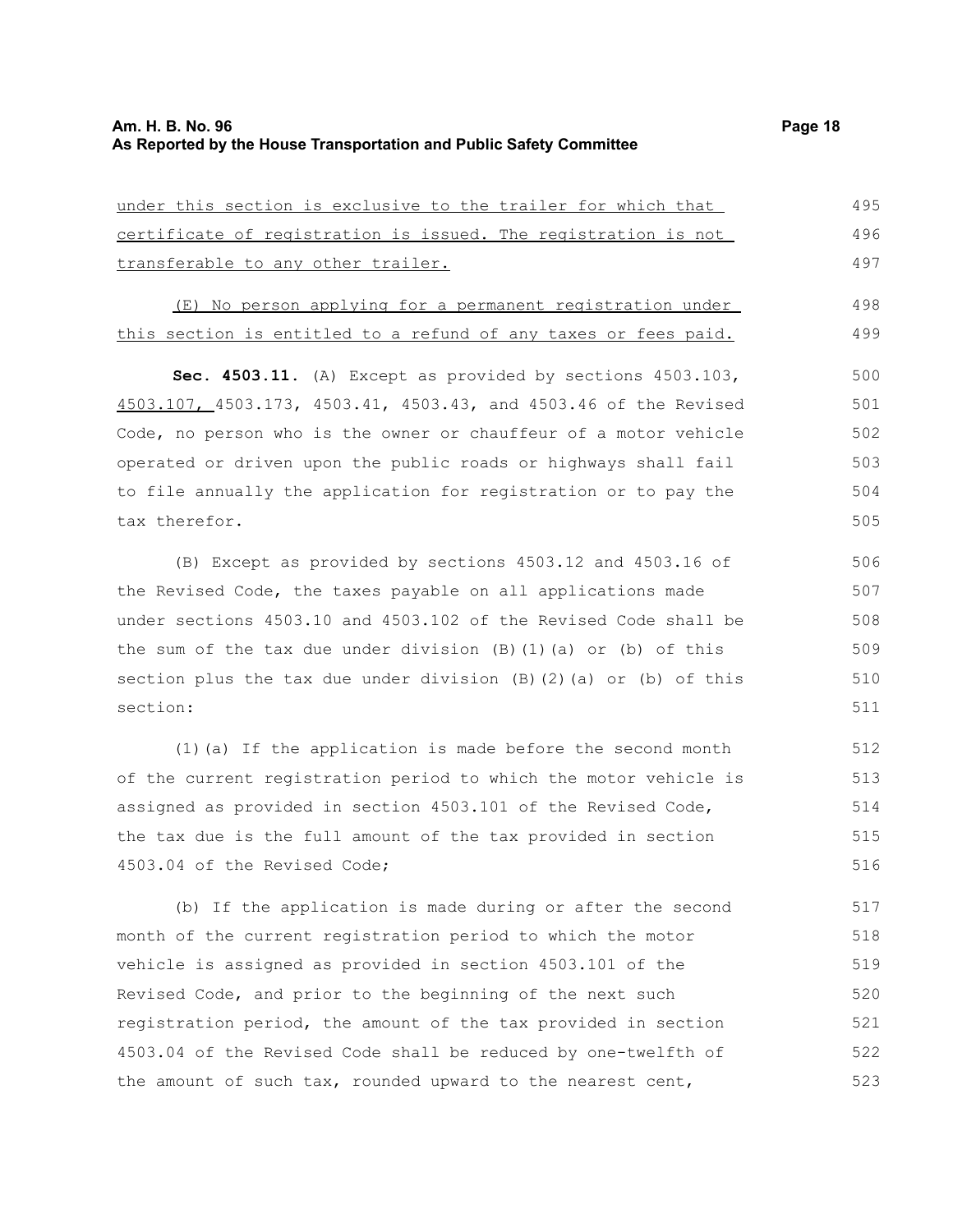#### **Am. H. B. No. 96 Page 19 As Reported by the House Transportation and Public Safety Committee**

multiplied by the number of full months that have elapsed in the current registration period. The resulting amount shall be rounded upward to the next highest dollar and shall be the amount of tax due. 524 525 526 527

(2)(a) If the application is made before the sixth month of the current registration period to which the motor vehicle is assigned as provided in section 4503.101 of the Revised Code, the amount of tax due is the full amount of local motor vehicle license taxes levied under Chapter 4504. of the Revised Code; 528 529 530 531 532

(b) If the application is made during or after the sixth month of the current registration period to which the motor vehicle is assigned as provided in section 4503.101 of the Revised Code and prior to the beginning of the next such registration period, the amount of tax due is one-half of the amount of local motor vehicle license taxes levied under Chapter 4504. of the Revised Code. 533 534 535 536 537 538 539

(C) The taxes payable on all applications made under division (A)(3) of section 4503.103 of the Revised Code shall be the sum of the tax due under division  $(B)$   $(1)$   $(a)$  or  $(b)$  of this section plus the tax due under division (B)(2)(a) or (b) of this section for the first year plus the full amount of the tax provided in section 4503.04 of the Revised Code and the full amount of local motor vehicle license taxes levied under Chapter 4504. of the Revised Code for each succeeding year. 540 541 542 543 544 545 546 547

(D) Whoever violates this section is guilty of a minor misdemeanor.

**Sec. 4503.191.** (A)(1) The identification license plate shall be issued for a multi-year period as determined by the director of public safety, and, except as provided in division 550 551 552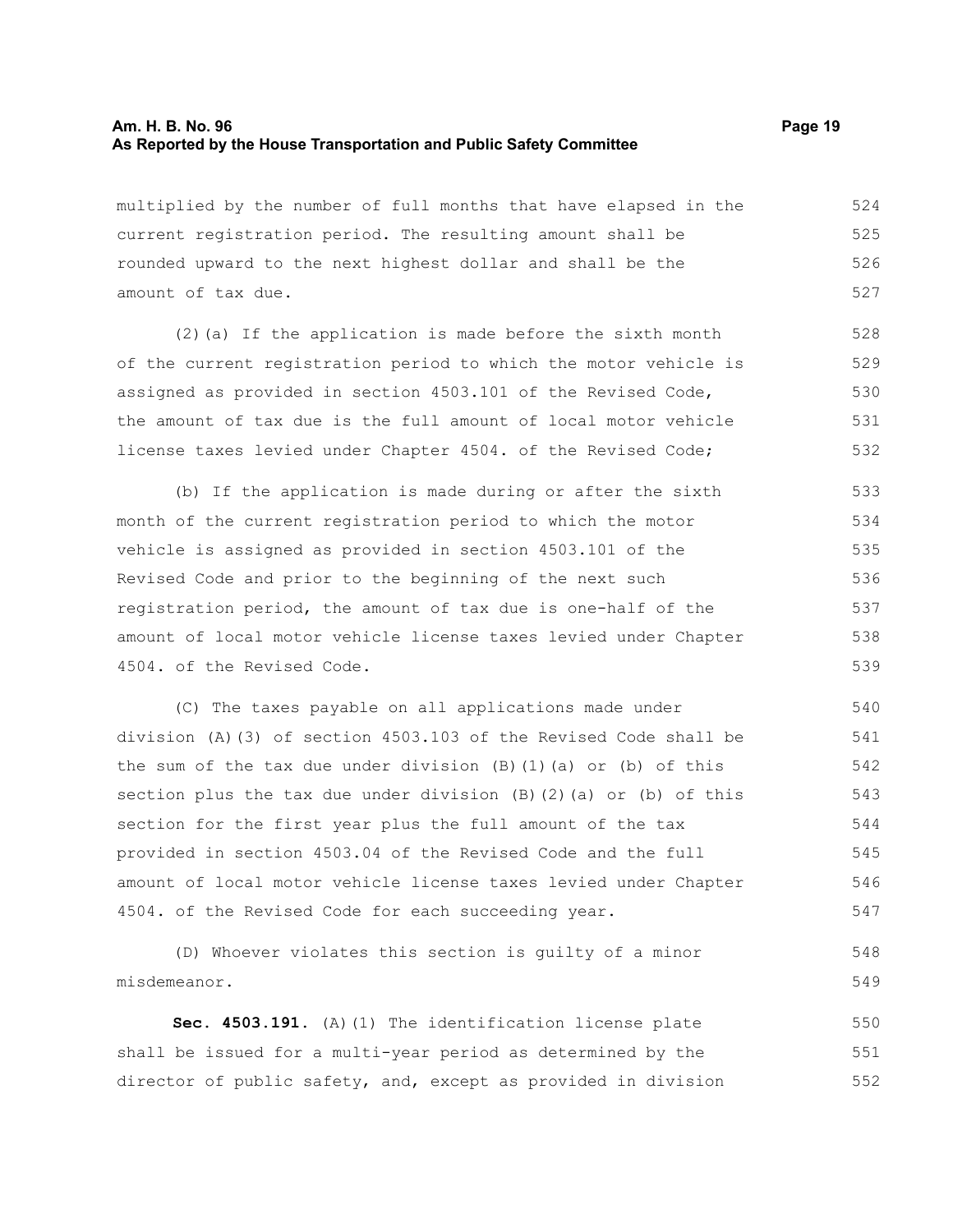#### **Am. H. B. No. 96 Page 20 As Reported by the House Transportation and Public Safety Committee**

(A)(3) of this section, shall be accompanied by a validation sticker, to be attached to the license plate. Except as provided in divisions (A)(2) and (3) of this section, the validation sticker shall indicate the expiration of the registration period to which the motor vehicle for which the license plate is issued is assigned, in accordance with rules adopted by the registrar of motor vehicles. During each succeeding year of the multi-year period following the issuance of the plate and validation sticker, upon the filing of an application for registration and the payment of the tax therefor, a validation sticker alone shall be issued. The validation stickers required under this section shall be of different colors or shades each year, the new colors or shades to be selected by the director. 553 554 555 556 557 558 559 560 561 562 563 564 565

(2)(a) The director shall develop a universal validation sticker that may be issued to any owner of five hundred or more passenger vehicles, so that a sticker issued to the owner may be placed on any passenger vehicle in that owner's fleet. Beginning January 1, 2019, the universal validation sticker shall not have an expiration date on it and shall not need replaced at the time of registration, except in the event of the loss, mutilation, or destruction of the validation sticker. The director may establish and charge an additional fee of not more than one dollar per registration to compensate for necessary costs of the universal validation sticker program. The additional fee shall be credited to the public safety - highway purposes fund created in section 4501.06 of the Revised Code. The director shall select the color or shade of the universal validation sticker. 566 567 568 569 570 571 572 573 574 575 576 577 578 579

(b) A validation sticker issued for an all-purpose vehicle that is registered under Chapter 4519. of the Revised Code, for a noncommercial trailer that is permanently registered under section 4503.107 of the Revised Code, or for a trailer or 580 581 582 583